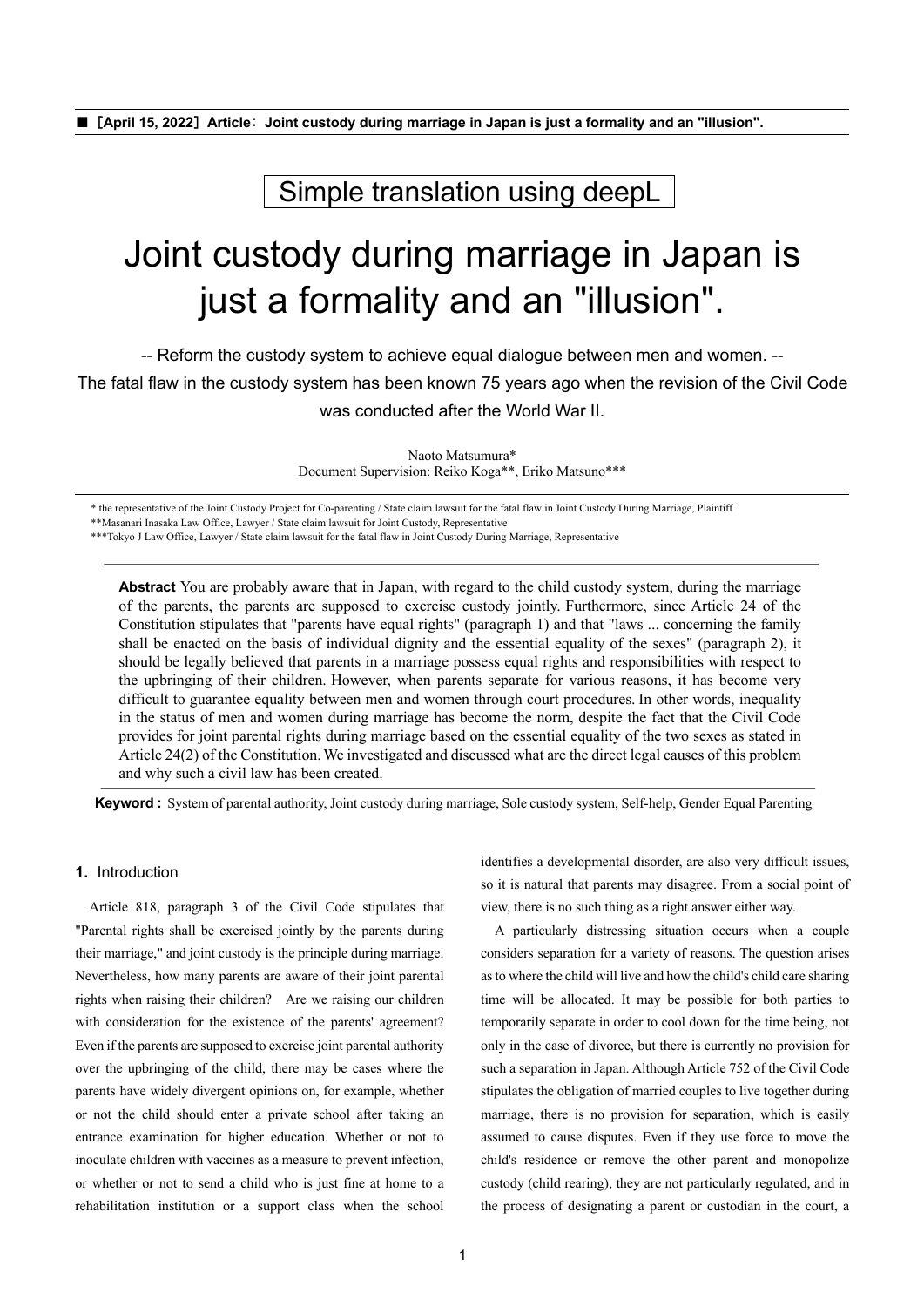decision may even be made to follow the status quo resulting from the use of force.

How can we solve this simple problem of parents raising their children? Some scholars argue that when parents disagree, the only solution is an immediate divorce, but do we want that form of solution in the first place?

This paper examines the reality and problems of the legal system from the perspective of the general public regarding the upbringing of children under joint custody during marriage, the historical background as to why the current problems are occurring, and what we, the general public, should be seeking to do about it.

# **2.** Legal and social procedural status

In the joint exercise of parental authority, there is no provision for adjustment in the event of disagreement between the parents, and the use of force (self-help), which is prohibited in principle by the rule of law, is virtually permitted within the family.

\* Despite the fact that Article 24 of the Constitution provides for joint parental rights during marriage, as required by the "equal rights of parents" (paragraph 1) and the "dignity of the individual and the essential equality of both sexes" (paragraph 2), the acceptance of the use of force will ultimately result in the inequality between parents not being corrected.

Article 818, paragraph 3 of the Civil Code states, "Parental authority shall be exercised jointly by the parents during their marriage. However, if one of the parents is unable to exercise parental authority, the other parent shall do so." While joint parental authority is the principle during marriage, the proviso widely permits parents to exercise parental authority alone, and there is no provision for adjustment as to how disagreements should be resolved in the event of a disagreement.

There are many situations in real life that require the exercise of parental authority in terms of the content of child care and custody, and it is possible for parents to disagree on matters important to both parents and children, such as entrance exams and higher education, vaccinations and surgical procedures, the location of childcare, the time allocated for childcare (whether to travel or attend cram school on weekends or during long vacations), and religion. While it would be nice if a compromise could be reached through discussion, in practice, it can happen that the gap in opinion between parents cannot be bridged even through discussion. There is no provision in the Civil Code or even the Family Affairs Case Procedures Law for how to resolve such cases. Since there is no legal provision, there is naturally no procedure to

resolve the problem with support organizations, courts, or other public institutions, and they are stuck in a situation where no one can help them. When such a situation arises, "separation with children" or "day running away" has also been seen, in which the child's residence is relocated by force without sufficient discussion and without the consent of the other parent. Otherwise known as "kidnapping" or "child abduction," these heavy-handed methods can create serious conflicts between parents. Such use of force is prohibited in principle in a country governed by the rule of law, but in Japan, self-help within the family has become virtually acceptable. There are cases in which relief is sought against the use of force through procedures in the family court after the fact, but even in "cases requesting the designation of a custodian and handover of a child" as an example of such a method, the judiciary functions only passively, even though the case should be heard from the perspective of the interests of the child, and the status quo is maintained except in cases of abuse or other poor child-rearing environments(It's called the "principle of continuity."). This is due in part to the fact that there is no provision for adjustment in the event of disagreement between the parents, and the content of the interests of the child that should be the standard for adjustment is unclear, making it impossible for intervention by state authority to correct the use of force between parents to function.



Fig1. A trend to allow self-help in the home

Even in cases where the parents do not agree, the act done in their joint name is valid in relation to a bona fide third party (Civil Code Article 825), so that in the end, the parents can effectively exercise parental authority based solely on the decision of one of the parents. Alternatively, it may be treated as an implied but consensual agreement. This may be one of the reasons why our society is filled with events in which only one parent can validly process a child under joint custody during marriage without confirming that one of the parents has explicitly consented to it. I would rather not see a procedure that requires the consent signatures of two parents. Procedures such as the parental column for higher education, legal representative for obtaining a passport,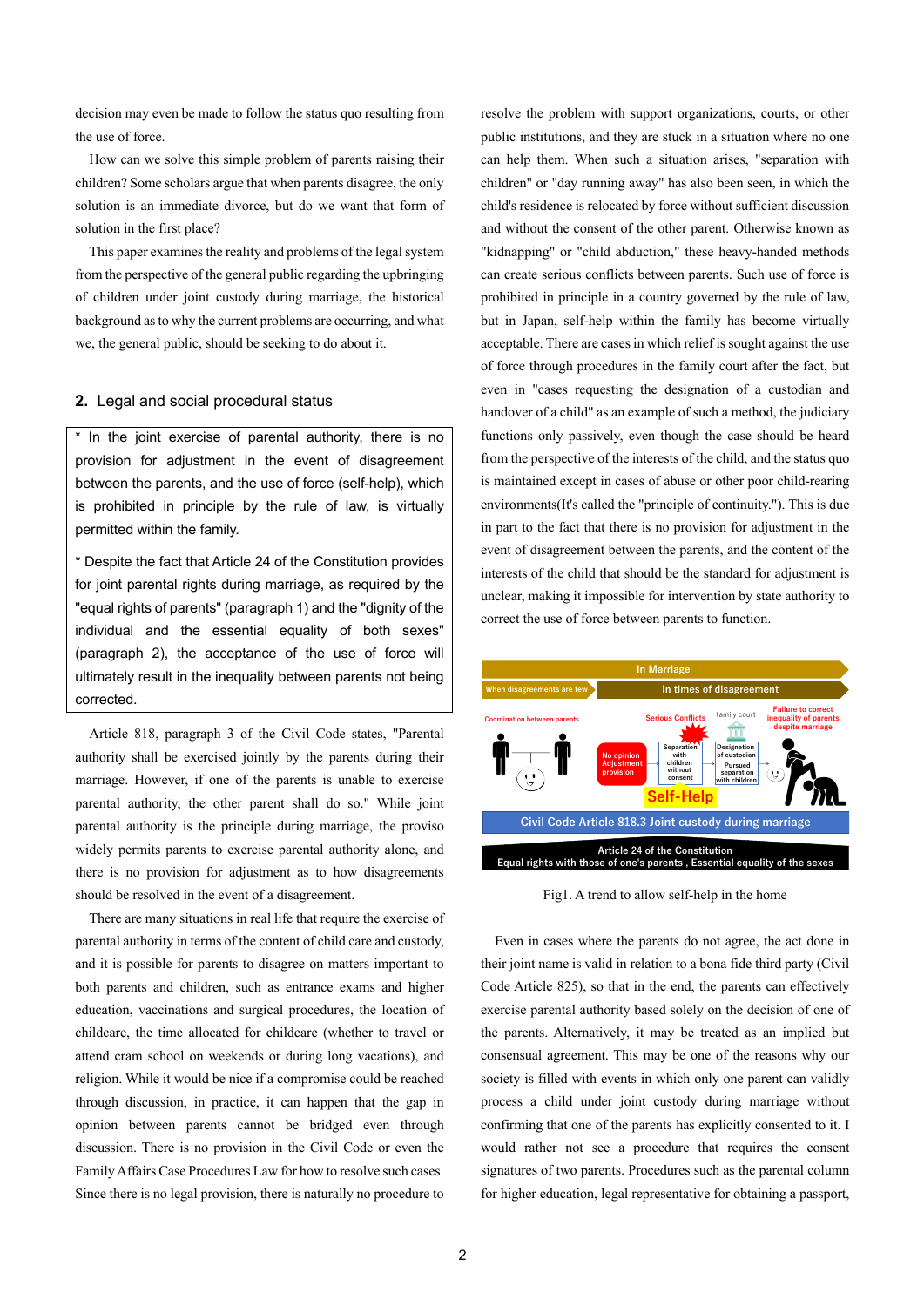and consenter for medical procedures can usually be completed with the consent of one parent.

How does the principle of joint custody during marriage function in reality? From a bird's eye view of the social situation, joint custody during marriage is merely a "pretext" or a "formality." In the past, during the Meiji Era, the sole custody of the father, whether during marriage or not, was the principle, and it may still be a vestige of this principle. The fatal flaw of the lack of a coordination provision that should be furnished by joint custody is brought to light.

#### **3.** History of creating legal defects

#### 3.1 What can be learned from official documents

\* There is an explanation for the removal of the adjustment provision in the event of disagreement between parents under joint custody during marriage during the first parliamentary question in 1947.

\* In the records of the Legislative Council at that time in 1957, a provision for adjustment in the event of disagreement between parents was also raised as an issue.

Records show that the procedure for amending the Civil Code after the war began in July 1946. After the draft outline for the revision of the Civil Code was prepared, a draft amendment was prepared and submitted to the Diet after a Cabinet decision in July 1947.

The premise of this paper is the purpose of the joint parental authority during marriage. On August 29, 1947, Kenichi Okuno, Director of the Civil Affairs Bureau of the Ministry of Justice (now the Ministry of Justice), stated at a meeting of the House of Councilors Judiciary Committee that, "We thought that the parental authority system in the Meiji Civil Code was not appropriate in terms of equality of both sexes, and decided that if a couple was married, the parents would have joint parental authority.

Next is the provision for cases of disagreement between parents, which was already considered at the very early stage of the study of the draft outline. The draft outline for revision of the Civil Code (secretary's draft and Group C draft) dated July 20, 1946 states, "Article 877...Parental rights shall be exercised jointly by the parents (the parents shall consult and decide who shall exercise parental rights, and if they cannot agree, the court shall decide)." \*1. Nagano, who prepared this executive director's draft, wrote in his recollections, "When parents jointly exercise parental rights, ... they attach two reins to the child, and the child will not be happy if he or she is pulled by both of them ..." \*1, indicating that he was aware of the issues that arise when the parents disagree in

exercising parental rights. However, in the subsequent draft outline and the proposed amendment itself, the provision for adjustment in the event of disagreement between parents under joint custody during marriage was erased.

The reason for this can be glimpsed in the first round of parliamentary questions on the revision of the Civil Code. On August 29, 1947, at a meeting of the House of Councilors Judiciary Committee, Okuno stated the reason for enacting Article 818, Paragraph 3 of the Civil Code, which states that the treatment in the event of disagreement between parents is "simply 'to be done jointly by the parents' in the sense of leaving it to the appropriate handling between the parents of the couple. In addition, in his explanation, he presents an example from the Swiss Civil Code of the time, which had a disagreement provision. In other words, it can be seen that the adjustment provision was intentionally left out in case of disagreement between the parents.

Okuno explains that Article 825 of the Civil Code (effect of an act done by one of the parents in joint name) allows consent only by a decision of one of the parents in the event of disagreement, on the grounds that the other party with good intentions would be inconvenienced.

Furthermore, the 1957 document "Provisional Decision and Reserved Matters of the Subcommittee of the Civil Law Committee of the Legislative Council" states, "Should there be a provision for a remedy to resolve cases where parents disagree?" This indicates that the Ministry of Justice was aware of the growing problem.

# 3.2 What can be learned from recollections by civil law legislators

\* The reason why no provision was made at the time of the revision of the Civil Code was that it was assumed that the mother would obey the father, and GHQ also questioned the lack of a provision in the event of disagreement between the parents.

\* The issue was also raised at the 1957 Legislative Council, which was unanimous in its desire to establish a provision.

The Civil Code revision process and the memoirs of the Legislative Council in 1959 by civil law scholars Sakae Wagatsuma, who revised the Civil Code after the war, and Kenichi Okuno, Director of the Civil Affairs Bureau of the Ministry of Justice, are still available.

# 3.2.1 Postwar Civil Code at the Time of Revision

 $-$ -Progress of Civil Code Reforms in the Postwar Period (1956)<sup>\*1</sup>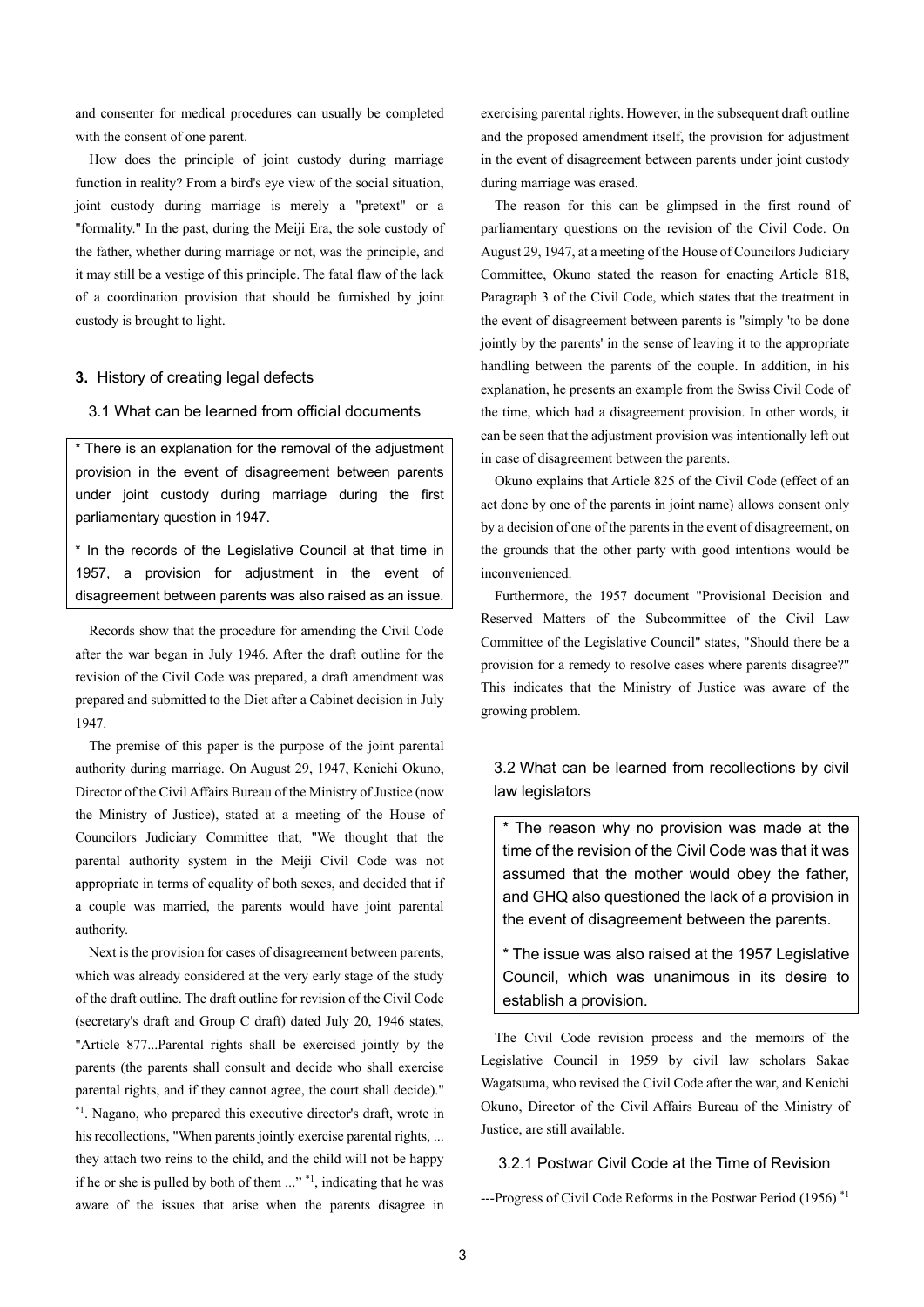"(Okuno) There was a question of what to do with the father if they did not agree, and I did not bother to write that down at all because I thought it would be such a hassle, but it was an issue that was raised at the command center."

"(Wagatsuma) However, it may be necessary for the law of our country to provide that if the parents disagree, the family court will make a decision. However, as a practical matter, it is not clear whether the mother can be expected to apply to the family court to suppress the father's opinion."

---Legal Times, Vol. 31, "(Roundtable Discussion) Revision of the Law of Relatives" (1959)<sup>\*2</sup>

"(Ozawa)At that time, it is unlikely that they would not agree. Well, when it doesn't, it's okay to say that it can't be done because the situation is not in the best interest of the child."

"(Wagatsuma) In the case of selling a child's property, even if the father says he will sell it, he cannot do so if the mother says she will not. In reality, however, the father will do it even if he disagrees."

"(Ozawa) The command itself seemed very mystified that they could do without that provision (for disagreements). They wondered if that was okay."

It is clear from these statements alone that at the time of the postwar revision of the Civil Code, it was assumed that the mother would obey the father, and the provision for the time of disagreement between the parents was intentionally left out. And it can be seen that the provision was not included even when GHQ pointed it out.

#### 3.2.2 As of the 1959 Legislative Council

-- Legal Times, Vol. 31, "(Roundtable Discussion) Revision of the Law of Relatives" (1959) \*2

"(Wagatsuma) The biggest problem is what to do when there is disagreement."

"(Uta) A subcommittee of the Legislative Council agreed that some sort of relief provision should be established."

"(Ozawa) It has been many years since the new Civil Code was enacted, and now that I think about it, I feel that some allowance should be made."

"(Wagatsuma) The fact that the mother's will is now respected is a social progress, and we should be very happy about it."

"(Nakagawa) One of the fundamental ideas is that a father who makes trouble for his children is a miserable man."

This shows that 10 years had passed since the postwar revision of the Civil Code, and there was a growing awareness of the problem regarding the provisions in the event of disagreement between parents. The Legislative Council at the time was also trying to establish a provision. On the other hand, there are statements concerning men providing for and managing the family and respecting women's will, revealing the idea of a "division of gender roles" that is separate from the law.

# 3.3 Civil law scholars since the 1960s point out

\* Civil law scholars have repeatedly pointed out the problem of the lack of provisions for cases of disagreement between parents despite joint custody.

This point has been repeatedly raised by civil law scholars since the 1959 Legislative Council. Examples.

#### --1960s

"There is no provision in the Civil Code for cases where the parents disagree, and therefore, if one of the parents disagrees, the exercise of parental rights becomes impossible." (Obo Fujio: "Annotated Civil Code (23) Relatives (4)," p. 24, Yuhikaku Commentar, 1969)

 $-1990s$ 

"If the parents disagree, there is no system established in the Civil Code to reconcile this disagreement, and parental authority cannot be exercised. This is a problematic point in terms of legislative theory." (Takagi Takio and Matsukura Kosaku: " Clause Explanation Civil Code III: Kinship Inheritance Law, Revised Edition," p. 234, Sanseido, 1990)

"Traditionally, fathers and mothers have tended to be viewed only as "parents" as a whole, but today, as wives are becoming more autonomous, it is quite possible that fathers and mothers may disagree on the upbringing of their children. This problem is expected to become even more apparent in the future. In this regard, there are some deficiencies in civil law theory and legislation." (Yonezawa Koichi: "Children, Family, and the Constitution," p. 294, Yuhikaku, 1992)

#### --2000s

"Unlike the laws of Western European countries, which have amended to joint custody and at the same time legislated a decision-making procedure in cases where joint custody cannot be agreed upon between the parents, it lacks an allowance for cases of disagreement between the parents." (Mizuno Noriko: "Parental Authority Law," "Special Feature: Revision of Family Law - Focusing on Marriage and Parent-Child Law," Jurist No. 1384, p.58, September 1, 2009)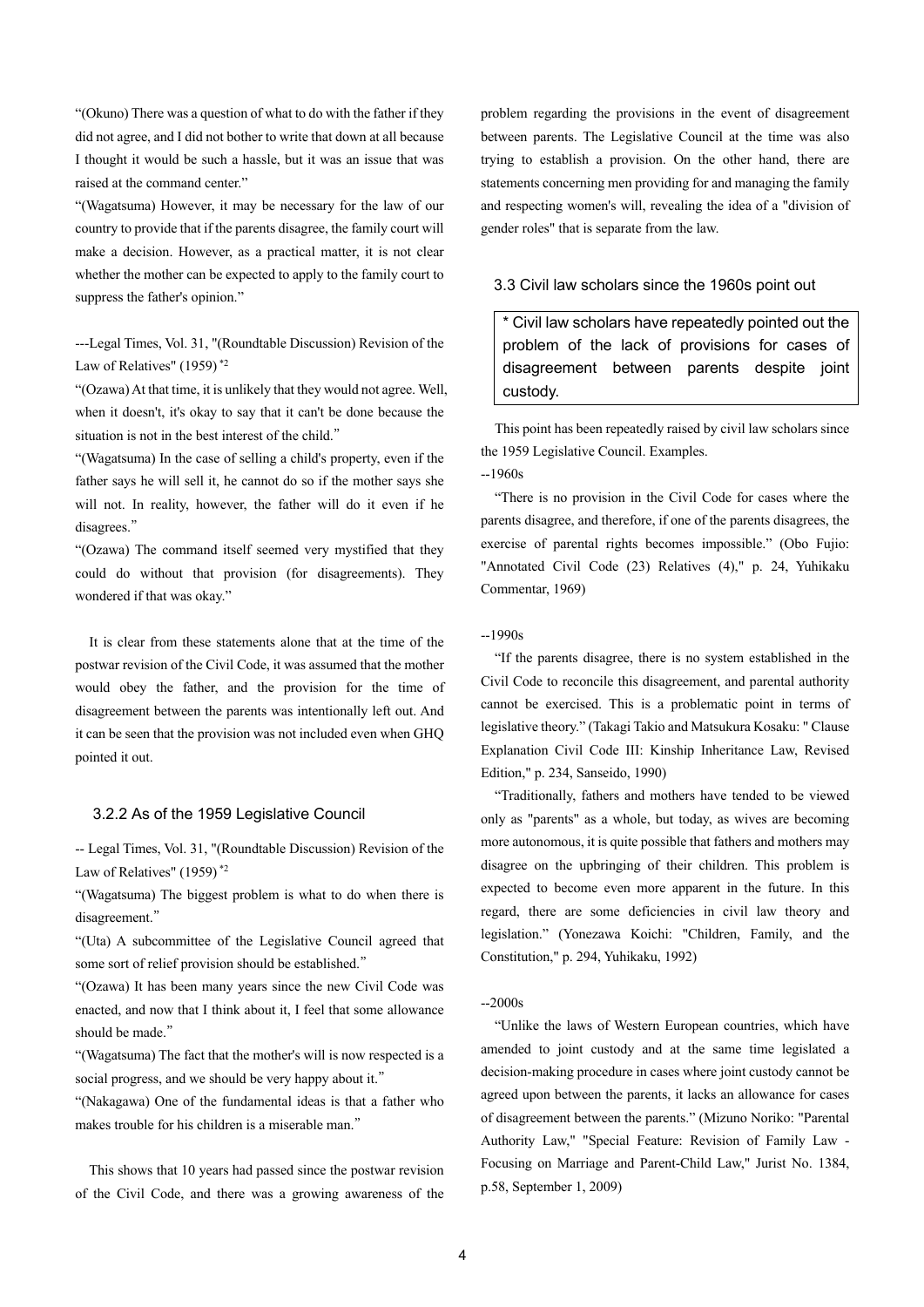$-2010s$ 

"There is no provision regarding cases where the parents disagree on the exercise of parental rights. …It is necessary for the family court to grant one of the parents the right to make a decision, or to make other provisions for the adjustment of opinions." (Nnomiya Shuhei: "Family Law (4th Edition)" p. 211, Shinseisha, 2013)

"It is understood that joint enforcement is intended to mean that a valid act cannot be performed unless both parties agree to it... Although there is no provision regarding consultation in the Civil Code or the Code of Procedure for Domestic Relations Cases, it may be problematic as a legislative theory." (Omura Atsushi, "Civil Law Reader, Relatives" p.236, Yuhikaku, 2015)

Thus, despite the fact that civil law scholars have recognized and continued to point out the legislative inadequacy in the event of disagreement between parents under joint custody, no adjustment provision has been established even 75 years after its enactment.

## 3.4 Japan lagged behind since the 1980s

\* Since the 1980s, countries have converted to joint custody systems and developed provisions for cases of disagreement between parents.

Omura says, "Japanese family law was a leader in practice until the 1970s. Since then, however, it has been left behind by changing customs." \*3 and Mizuno also states, "This revision to joint custody belongs to a very early period even from a comparative legal standpoint, "<sup>\*4</sup> and the establishment of joint custody during marriage in the postwar Civil Code was a world first.

However, countries have since converted to joint custody systems, which allow the choice of joint custody without limiting it to the time of marriage, around the timing of the entry into force of the Convention on the Rights of the Child in 1990. Examples include the U.S., which began state-by-state in the 1980s, the U.K. in 1991, Germany in 1998, and Italy in 2006.



#### Fig.2 When countries converted to joint custody systems.\*5

In the Swiss Civil Code (1907), which was cited in the first session of the National Diet, the provision regarding disagreements between parents is simple: "Parents in a marriage have the right of joint supervision, and if the parents disagree, the right of final decision belongs to the father."<sup>\*6</sup>

Since then, countries have devised and developed provisions for disagreements in converting to a joint custody system. According to the "Overseas Legislation on Child Custody after Divorce of Parents (2020)<sup>\*7</sup> conducted by the Ministry of Justice, 22 of the 24 countries surveyed (excluding India and Turkey) have adopted joint custody systems, and all of these countries have provisions for disagreements between the parents.

## **4.** Ideal state of regulations

\* Each country in the joint custody system has devised provisions for out-of-court adjustments as well as adjustments in the courts.

Based on the "equal rights of parents" and "individual dignity and the essential equality of the two sexes" as stated in Article 24 of the Constitution, a provision for adjustment in the event of disagreement between the two parents is essential for parents as husband and wife to manage the family on an equal footing. In order to be completed as a joint custody system, the existence of adjustment provisions is a prerequisite in order to accompany the substance of realizing equal parenting rights for both genders.

How do the joint custody countries define this coordination provision? Uera\*8 provides a typological explanation of the function of opinion coordination in each country. The broad framework states that "(1) out-of-court adjustments" will be made, and if no adjustments can be made, "(2) adjustments in court" will be made. The contents are also categorized, and under "(1) Out-ofcourt coordination," the following services are listed: "1-1 Consultation services and counseling," "1-2 Development of childcare plans," "1-3 Mediation," and "1-4 One-stop services. Under "(2) Coordination in the Court," the two types are divided into "2-1 Intervention by the judge" and "2-2 Transfer of decisionmaking authority." For example, in France, the adjustment corresponding to "2-1: Intervention by judges" has been made, and in Germany, the adjustment corresponding to "2-2: Transfer of decision-making authority" has been made. This means that each country has a coordination provision to make such adjustments outside of court and in the courts.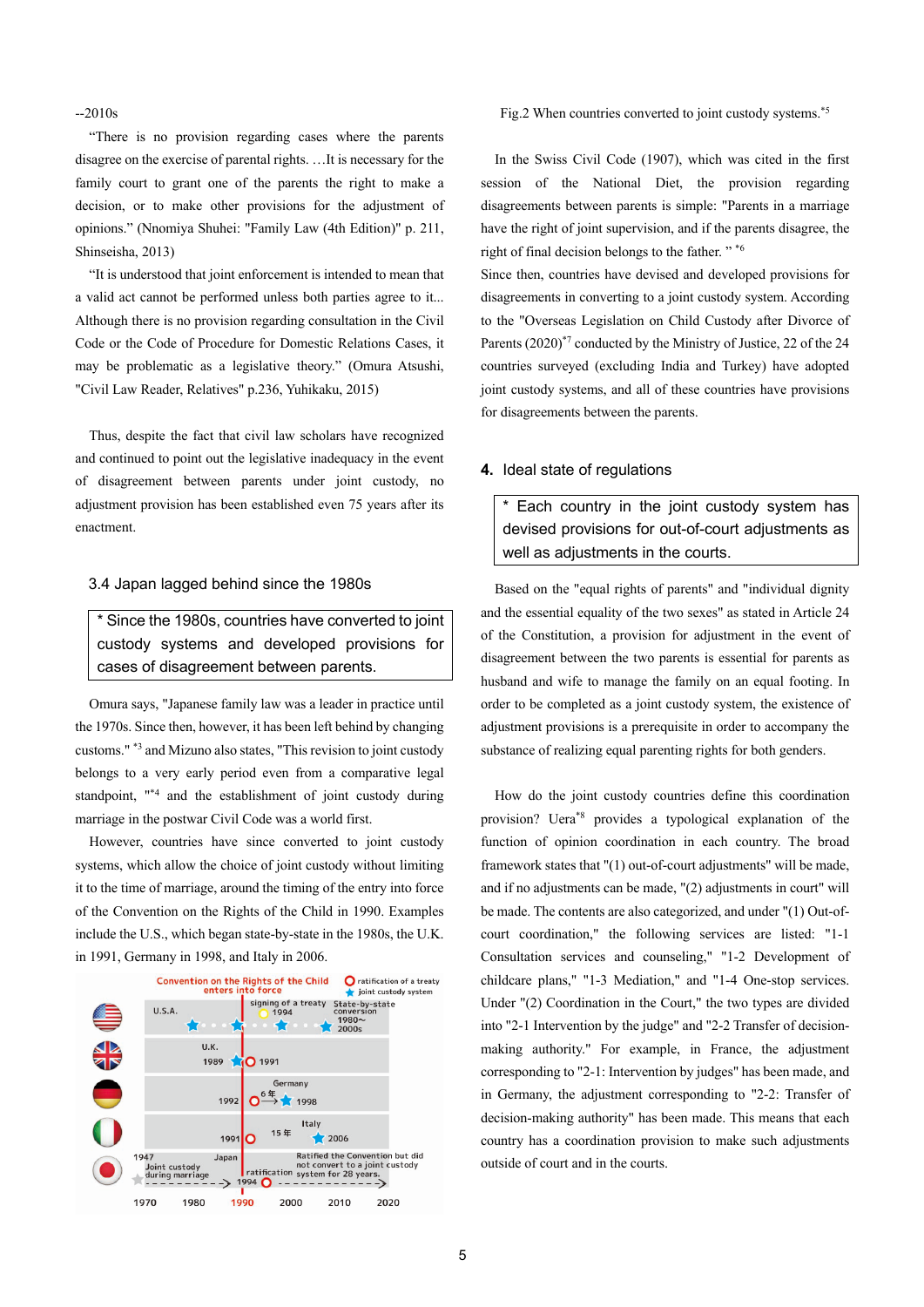

Fig.3 Types of opinion coordination as organized by Uera

Uera also points out the importance of a one-stop service function where various services can be given as appropriate prescriptions to troubled parents. The parents can then decide on the future of their children in an agreeable manner, and if they are unable to agree, they can receive intervention by the court. Only with such a foundation can the joint custody system function smoothly.

Koga\*9 also presents a model of the relationship between the custody system and the opinion adjustment function. The current Japanese system of joint custody during marriage (sole custody system) only respects the marital relationship itself, distinguishing it from other relationships between men and women, and refrains from providing support for the coordination of opinions between parents within the family, which results in the acceptance of selfhelp. In countries with joint custody systems, the state prepares a function to coordinate opinions between parents and thoroughly prohibits self-help.



Fig.4 Relationship between the custody system and the opinion adjustment function as organized by Koga

In Japan, the court system is not something that the average citizen feels comfortable with, and some may even consider it an entity that they would prefer not to be involved with. While this in itself is a manifestation of the autonomy of the family and household in a space that is separate from the state, it also makes it easy to fall into situations where discipline is not in line with legal norms, the best example of which is the problem of ineffective public intervention, even against violence within the family. In order to ensure the best interests of the child, it is

important to establish a system that respects the autonomous choices of the parents, with the concept of the child's best interests being established as the norm. However, as we learn more about the situation in other countries, we realize that in countries that have developed joint custody systems, the courts, as well as outof-court coordination services, function organically as an institution that coordinates the views of the two parties while respecting each parent as a parent, and therefore may be more accessible to citizens, albeit in a sensible way.

Of course, the court's specific decisions on childcare matters may in fact undermine the autonomy of the family. Therefore, the joint custody systems in various countries have adopted, for example, a method in which the court grants one of the parents the authority to make decisions on specific child-rearing matters, in an attempt to find a practical solution while respecting the autonomous child-rearing by the parents. In the consideration of respecting diversity, not all matters related to childcare can be simply determined to be the only correct answer. While it is natural to prevent abuse that is clearly detrimental to the welfare and interests of the child, it is significant to carefully examine and make decisions from multiple perspectives, such as the decision of where to send the child for further education. The reality in countries with joint custody systems is that there is a widespread understanding that the realization of such positive child welfare can only be achieved through respect and accommodation of the respective opinions of the parents. Because of this understanding of the best interests of the child, joint custody has been institutionalized to the extent that it can be chosen even outside of marriage, such as after divorce, from the perspective that it should be enjoyed equally by all children, not just during marriage. In Japan, not only the lack of an option for joint custody outside of marriage, but also the problem of the lack of a function to coordinate the opinions of the parents themselves, which is crucial, while calling it joint custody during marriage, continued to be left unaddressed as a premise.

#### **5.** Consideration

In this discussion, we have introduced what happens when there is disagreement between parents in raising their children. And looking back in history, civil law scholars have continued to point out this problem since the time of the postwar revision of the Civil Code in 1947, 75 years ago, and the Ministry of Justice was also aware of it. Nonetheless, we found that the problem has continued to be neglected.

According to a 2021 Cabinet Office survey, "Public Opinion Survey on Divorce and Parenting "\*10, 77.4% of the public "knows" that both parents have joint custody while they are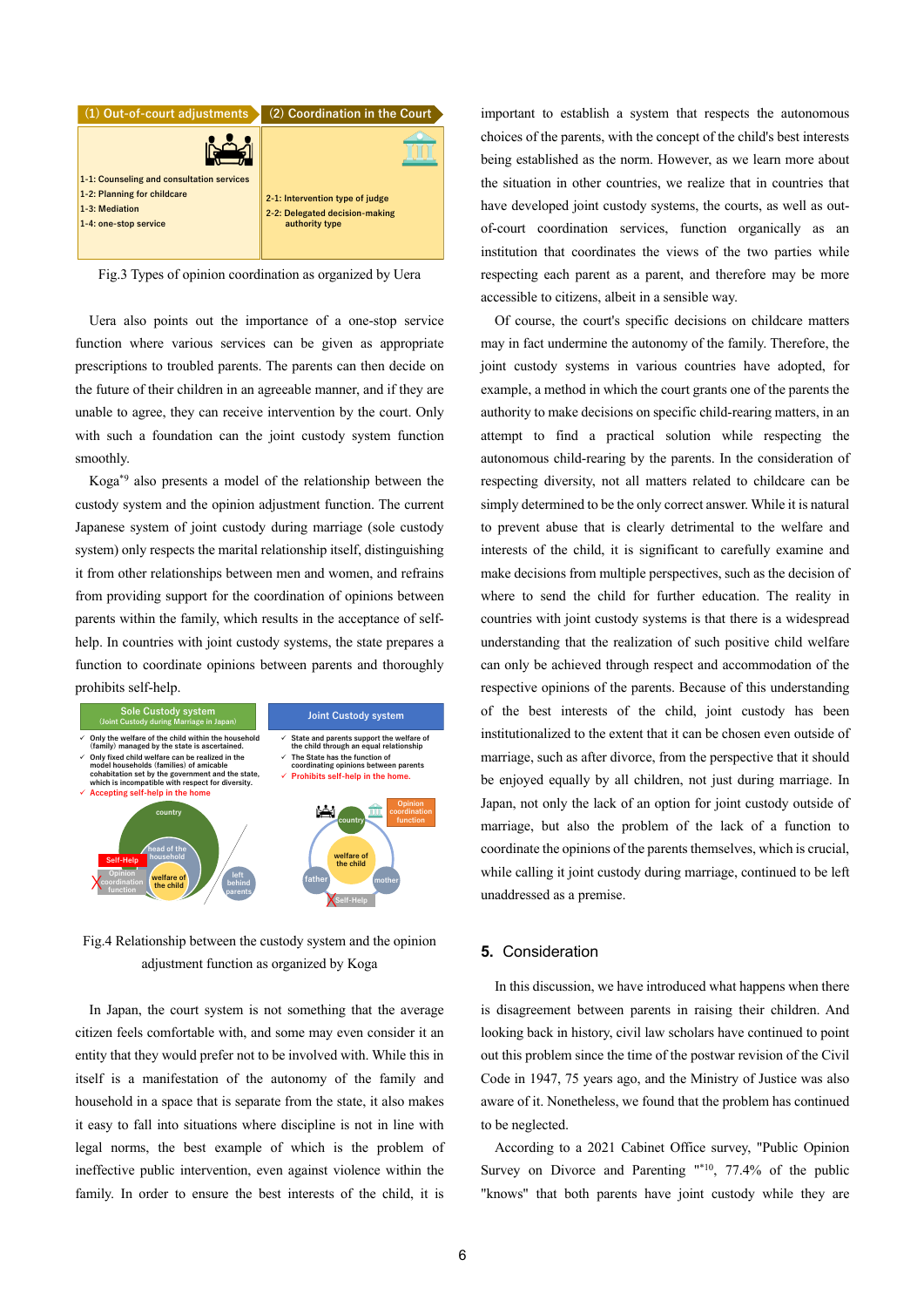married, and the majority of the public is aware of joint custody during marriage. However, 47.9% of respondents said they "know" that custody "including its contents," a decrease in number of nearly 30%.In this context, I wonder how many people are aware that the concept of decision-making between two parents under joint custody during marriage, as described in this paper, and the fact that there is no legal procedure for resolving disagreements between parents, have been considered a problem since the Civil Code was revised after World War II.

According to a survey\*11 by the Personnel Bureau of the Cabinet Office reported in August 2021, 99% of male national public servants who had a child in the first quarter of FY2020 took maternity leave. The more men raise children, the more they will be committed to child rearing. In the case of junior high school entrance examinations, which have become so heated that the popular manga "February Winner" describes the junior high school entrance examinations as "the father's economic power and the mother's madness  $^{n*12}$ , there are many decisions to be made, such as whether to enroll in cram school from the early elementary school years and whether to vaccinate children between the ages of 5 and 11 to prevent infection. In some social environments, parents are required to make important decisions for their younger children that have no correct answers, such as the decision of whether to send their child to a rehabilitation facility or a support class when a developmental disability is pointed out by an educational institution. Given such an environment, it would be natural for parents who are particular about raising their children to have disagreements.

The absence of such an adjustment provision in the event of disagreement between parents is a major factor in creating the serious social problem of "child abduction," and is a fatal flaw under joint parental authority during marriage. In other words, it can be said that even if there is what we call joint custody during marriage, it is only a "phantom" with no real guarantee. Those of us who continue to live in Japan are unaware of true joint custody, in which parents raise their children on an equal footing.

Now that it is commonplace for both men and women to work and raise children, there is no need to wait for reform of the custody system to include provisions for adjustments in the event of disagreement between parents to achieve gender equality in dialogue. And if we are to achieve a gender-equal society and child-rearing, we, the general public, must demand that the law be amended to a "true" joint custody system.

#### Epilogue

Atsushi Omura, chairman of the Family Law Subcommittee of the Legislative Council, which is currently underway, states in his book, "Considering Civil Code Reform.", "Even in the case of family law reform, it is necessary to uncover the potential interest of the public and actively provide opportunities to hear their opinions. For example, it is desirable to hold formal and informal (governmental and extra-governmental) briefings and public hearings at the central and local levels. To this end, the cooperation of the media is of course required. The media themselves are also strongly expected to actively present opportunities for discussion. It is desirable to have a long-lasting reporting system, as was the case when the jury system was introduced."\*<sup>3</sup> We look forward to the role the media will play in bringing about a revision of the Civil Code, now under discussion, that is in keeping with the times.

We would like to thank all those who have been involved in the preparation of this paper and all those who have considered this issue in the past.

# **Contribution**  $\ddot{\phantom{0}}$

Lawyer Masanari Inasaka / State claim lawsuit for Joint Custody, Representative

Parents taking care of their children, parents communicating with their children's schools, parents and children going out together, etc., are all normal parent-child activities. From a legal standpoint, what legal basis does a parent have for each of these actions? We are not usually aware of this kind of thing, and we somehow think that because we are the "custodial parent," etc. So, if this is the case, what about the non-custodial parent, or is it really possible for a custodial parent to take the above actions?

In Japan, the legal basis for the above actions is completely unclear, and in fact, no one is quite sure. This puts Japanese parents in a very precarious position, whether they are married or not, whether they have custody or not. This is discussed analytically in this paper.

By "true" joint custody, we are not talking about extending the current phantom joint custody to after the divorce. What is needed is a legal foundation for parents and children to be parents and children.

# Bibliography  $\ddot{\phantom{0}}$

1) Kenichi Okuno, Fumio Ozawa, Saburo Kurusu, Zennosuke Nakagawa, Kiyoshi Nagano, Asaichi Murakami, Masatoshi Yokota and Sakae Wagatsuma: "Progress of Civil Code Reform after the War" (Nippon Hyoronsha), pp.31, 166-167, 221 ,1956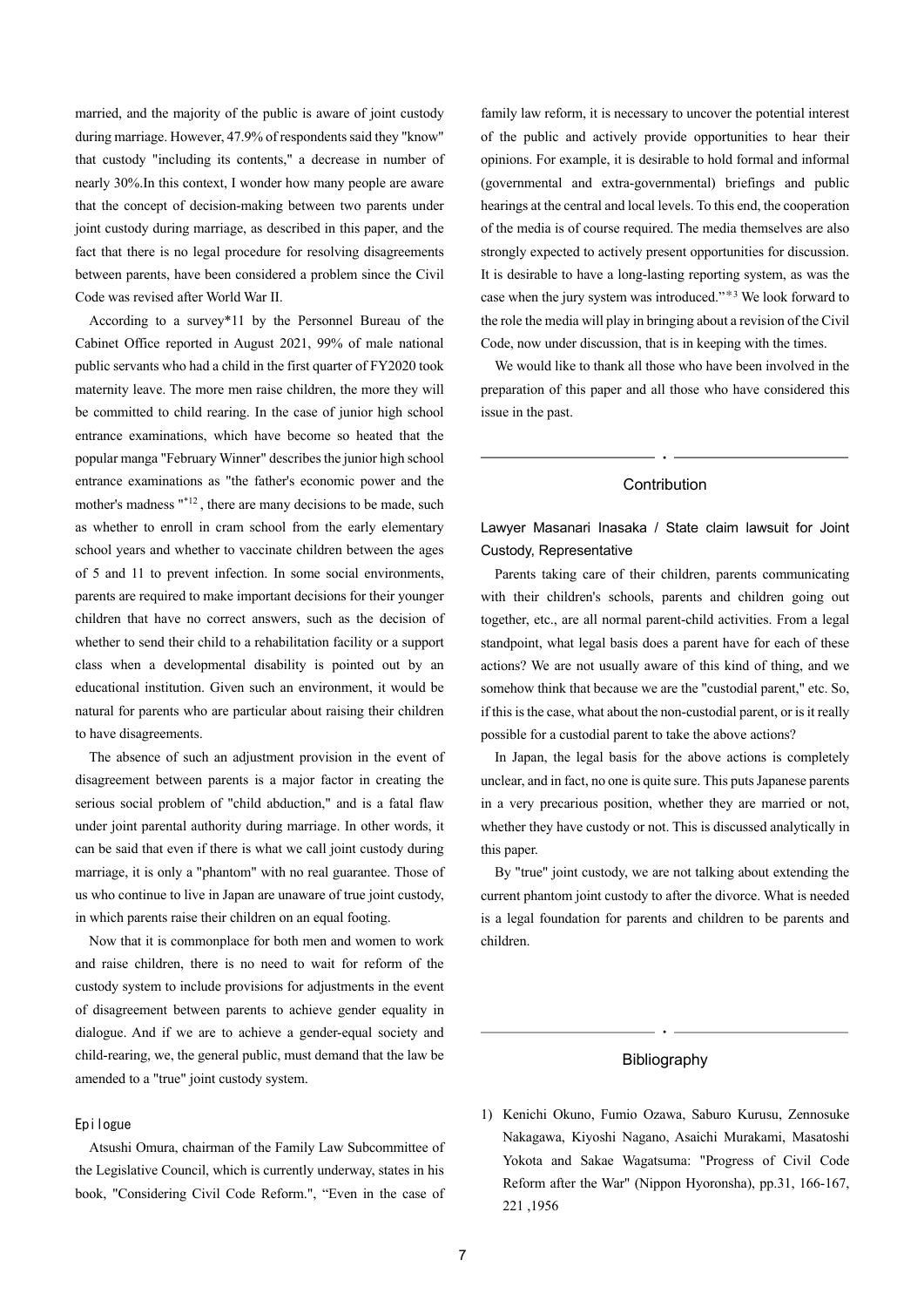- 2) Sakae Wagatsuma, Zennosuke Nakagawa, Kenichi Okuno, Fumio Ozawa, Asaichi Murakami and Koichi Uta: "(Roundtable talk) Revision of the Law on Relatives: In relation to the 'Provisional Decision and Reserved Matters (Part 2) by the Subcommittee of the Civil Law Committee of the Legislative Council'" (Nippon Hyoron Shinsha), Legal Times, Vol.31, No.11, pp.84-85,1959
- 3) Atsushi Omura: "Thinking about Civil Code Reform" (Iwanami Shoten), pp.140-141 , 2011.10.21
- 4) Noriko Mizuno: "Parental Authority Law," "Special Feature: Revision of Family Law: Focusing on Marriage and Parent-Child Law," Juristo No.1384, p.58, Yuhikaku, September 1, 2009.
- 5) Prepared based on "Child Welfare and Joint Custody: Comparative Legal Study of Custody and Custody Legislation in the Wake of Separation and Divorce", Nihon Kayo Shuppan, November 7, 2007, edited by Comparative Legal Study Group on Custody and Custody of Children after Divorce, Japan Federation of Bar Associations Legal Research Foundation (in Japanese)
- 6) Social Affairs Bureau, Ministry of the Interior: "Laws and Regulations Concerning the Protection of Children in Western Countries", p.368 ,1925
- 7) Ministry of Justice, Civil Affairs Bureau, "Results of Survey of Overseas Legislation on Child Support after Divorce of Parents," 2020.4 https://www.moj.go.jp/MINJI/minji07\_00030.html
- 8) Shota Uera: "Introduction of a Joint Custody System for Children Born Out of Wedlock in Japan - From the Perspective of Child Rights", Ritsumeikan Journal of Law and Politics, 13, pp. 73-111, 2015

http://www.ritsumei.ac.jp/acd/cg/law/lex/hosei-13/uera.pdf

9) Reiko Koga: "Let's Read the Proceedings 8," Joint Custody for Parenting Reform Project, Family Legislation Subcommittee of the Legislative Council, 8th Meeting Proceedings, based on 2022.2.1

https://youtu.be/JfBGqG7HS7M

- 10) Cabinet Office, Public Opinion Survey on Divorce and Childrearing, 2022.2 https://survey.gov-online.go.jp/r03/r03-rikon/index.html
- 11) Cabinet Personnel Bureau, "(Press Release) Follow-up on the Promotion of Male National Public Employees' Acquisition of Leave and Leave Associated with Childcare," 2021.8 https://www.cas.go.jp/jp/gaiyou/jimu/jinjikyoku/pdf/210827\_

followup.pdf

12) Shiho Takase: "February Winner" (Shogakukan), Volume 1, Episode 1 cover, 2018.2.14

# Reference

 $\ddot{\phantom{0}}$ 

## Reference 1 -- Current regulations

-- Constitution

Article 24. Marriage shall be solely based on the consent of both sexes and shall be maintained through mutual cooperation on the basis that husband and wife have equal rights.

(2) With respect to the choice of spouse, property rights, inheritance, choice of residence, divorce and other matters relating to marriage and the family, laws shall be enacted on the basis of individual dignity and the essential equality of the two sexes.

# -- Civil code

(Consent of parents for marriage of minors) \*Deleted in April 2022.

Article 737. The consent of the parents must be obtained before a minor child may marry.

(2) If one of the parents does not consent, the consent of the other is sufficient. The same shall apply when one of the parents is unknown, has died, or is unable to manifest his/her intention.

(Obligation of cohabitation, cooperation and assistance)

Article 752. The husband and wife shall live together and shall cooperate and support each other.

#### (Custodial parent)

Article 818. A child who has not reached the age of majority shall be subject to the parental authority of the parents.

(2) If the child is adopted, the child shall be subject to the parental authority of the adoptive parents.

(3) Custody shall be exercised jointly by the parents during their marriage. However, if one of the parents is unable to exercise parental authority, the other shall do so.

(Effect of an act done by one of the parents in joint name) Article 825. In cases where parents jointly exercise parental authority, if one of the parents, in their joint name, performs a legal act on behalf of the child or consents to the child performing such act, such act shall not be precluded thereby even if it is against the